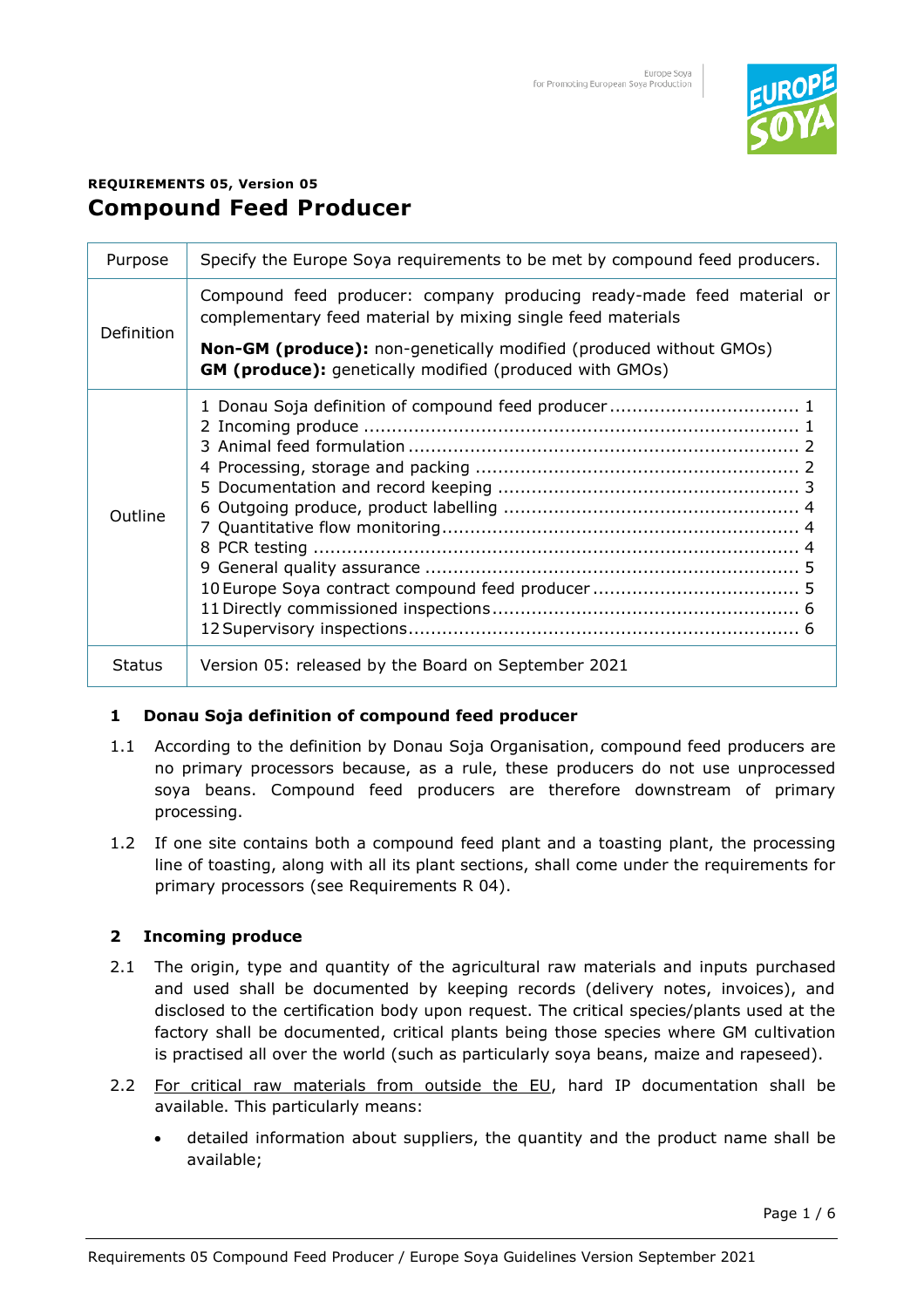

- the origin of the produce shall be verified with certificates that guarantee traceability for the certification body and are based on analytical results;
- delivery notes/invoices shall not include a GM declaration.
- 2.3 For critical raw materials from within the EU, the following documentation is available:
	- detailed information about suppliers, the quantity and the product name (Europe Soya where applicable);
	- supplier contracts and framework agreements shall not suggest that the raw material is a GM product, and shall include the Europe Soya requirements;
	- delivery notes/invoices shall not include a GM declaration;
	- the origin of the produce is traceable for the certification body.

### <span id="page-1-0"></span>**3 Animal feed formulation**

3.1 In animal feed which bears a mark stating "geeignet zur Herstellung gentechnikfreier Lebensmittel mit Europe Soya Auslobung"/"suitable for the production of GM-free food labelled as Europe Soya" or which is labelled as "Europe Soya", the total amount of soya has to be Europe Soya soya (incl. soya components such as oil added to the animal feed).

Exemption: If the availability of individual soya components such as soya lecithin in sufficient quality cannot be ensured by at least two independent providers, other components certified as GM-free may be used on application and with the written consent of the Donau Soja Board.

3.2 Animal feed formulations and/or lot records shall be disclosed to the certification body for quantitative flow calculation.

# <span id="page-1-1"></span>**4 Processing, storage and packing**

- 4.1 The certification body shall have access to and power of audit in all relevant areas of the compound feed plant.
- 4.2 Acceptance, storage as well as internal transportation of non-GM produce shall be segregated from other/GM produce in either space or time.
- 4.3 Use of equipment for processing non-GM produce shall be segregated from other/GM produce in either space or time.
- 4.4 Standard operating procedures for spatial or chronological segregation of the flows of produce shall be available on site, and compliance with these procedures shall be documented on site.
- 4.5 All staff in the areas of incoming produce, storage, processing, packing, transportation, and outgoing produce have been trained in complying with relevant standard operating procedures.
- 4.6 The compound feed producer shall conduct a risk analysis indicating the critical points (= control points) with respect to possible GM contamination and GM carry-over. Afterwards, the company's certification body shall check the analysis document.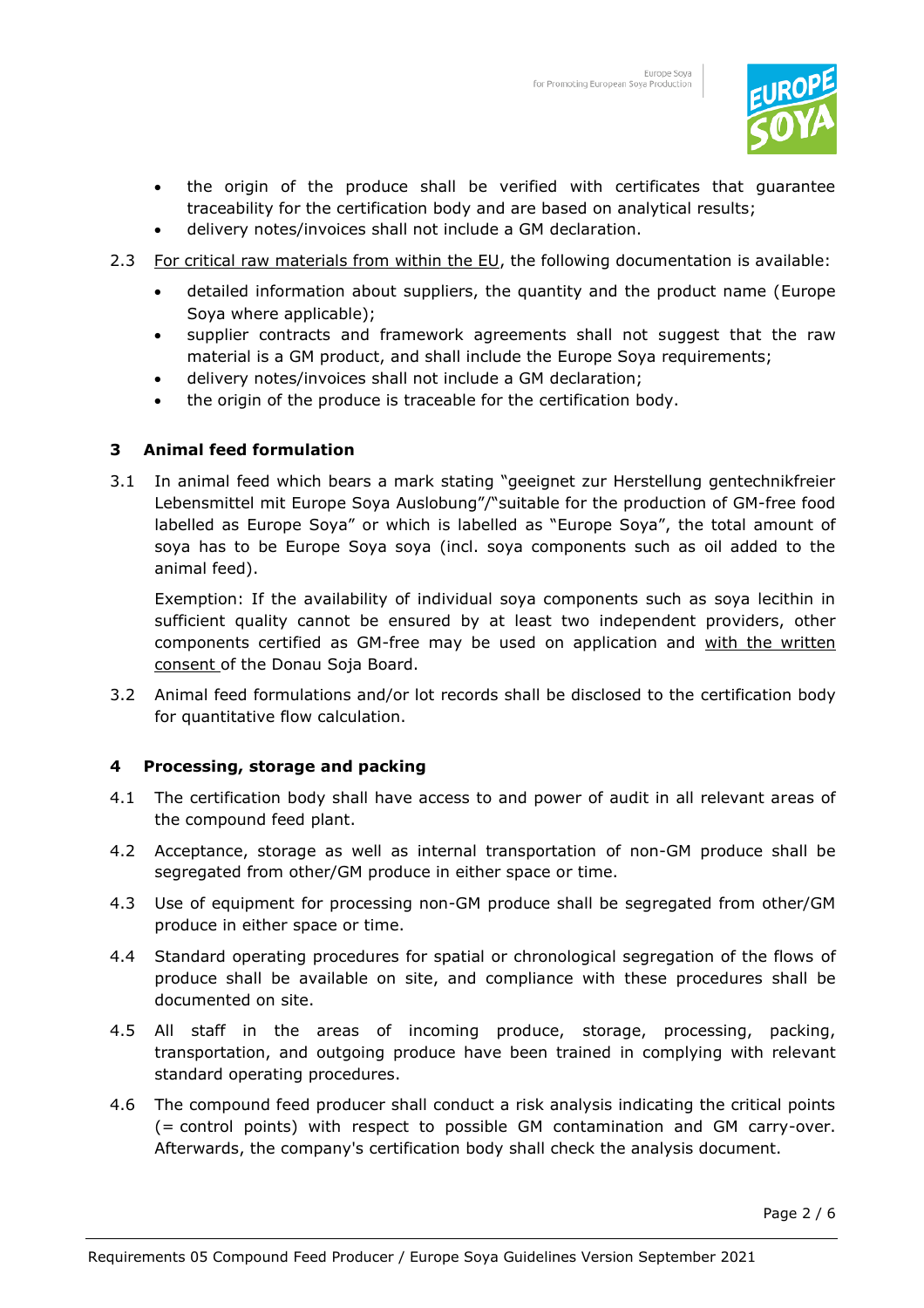

4.7 In case of dual plants (= chronological segregation between non-GM and other/GM produce): A carry-over analysis shall be conducted and documented.

## <span id="page-2-0"></span>**5 Documentation and record keeping**

- 5.1 A description of the company as well as a site plan of the plant, an organisational chart and a product flow diagram shall be available and open for inspection.
- 5.2 A list of the raw materials and suppliers as well as a list of the product catalogue and customers shall be available and open for inspection.
- 5.3 Not only incoming and outgoing produce, but also stocks and produce entering or leaving storage premises shall be quantified and recorded.
- 5.4 Standard operating procedures and documentation shall be available for the following areas:
	- separate acceptance and storage in the incoming produce department;
	- separate processing of produce;
	- measures to prevent contamination and carry-over in all areas (blenders, conveyor belts, storage depots, transport vehicles, etc.);
	- separate flow of produce in the outgoing produce department, packing;
	- charts showing the transport routes and means of transport from the factory to the customer, plus measures to prevent contamination and carry-over in this area.
- 5.5 A documentation of staff trainings for compliance with the above mentioned standard operating procedures shall be available.
- 5.6 A complete list of customers, indicating which customers have received which lots of animal feed/raw materials shall, be available and open for inspection by the certification body at any time.
- 5.7 Lot-based traceability shall be possible at any time by virtue of the company's records.

A sample "as shipped" shall be kept for each production lot in the compound feed plant at least until the specified expiry date.

- 5.8 Routine PCR sampling in the outgoing produce department (sampling plan) shall be incorporated into the compound feed producer's QM system, and include, at the least, the following information:
	- responsible staff member(s) in the compound feed plant;
	- standard operating procedure(s) for representative sampling;
	- number of quarterly composite samples depending on the size and quantity of the produced animal feed lots in the outgoing produce department;
	- preparation and storage of the retained sample of each lot;
	- name of the laboratory commissioned.
- 5.9 A plan for sampling incoming critical raw materials for PCR testing shall be available.
- 5.10 A risk-based plan for sampling non-critical raw materials for PCR testing shall be available.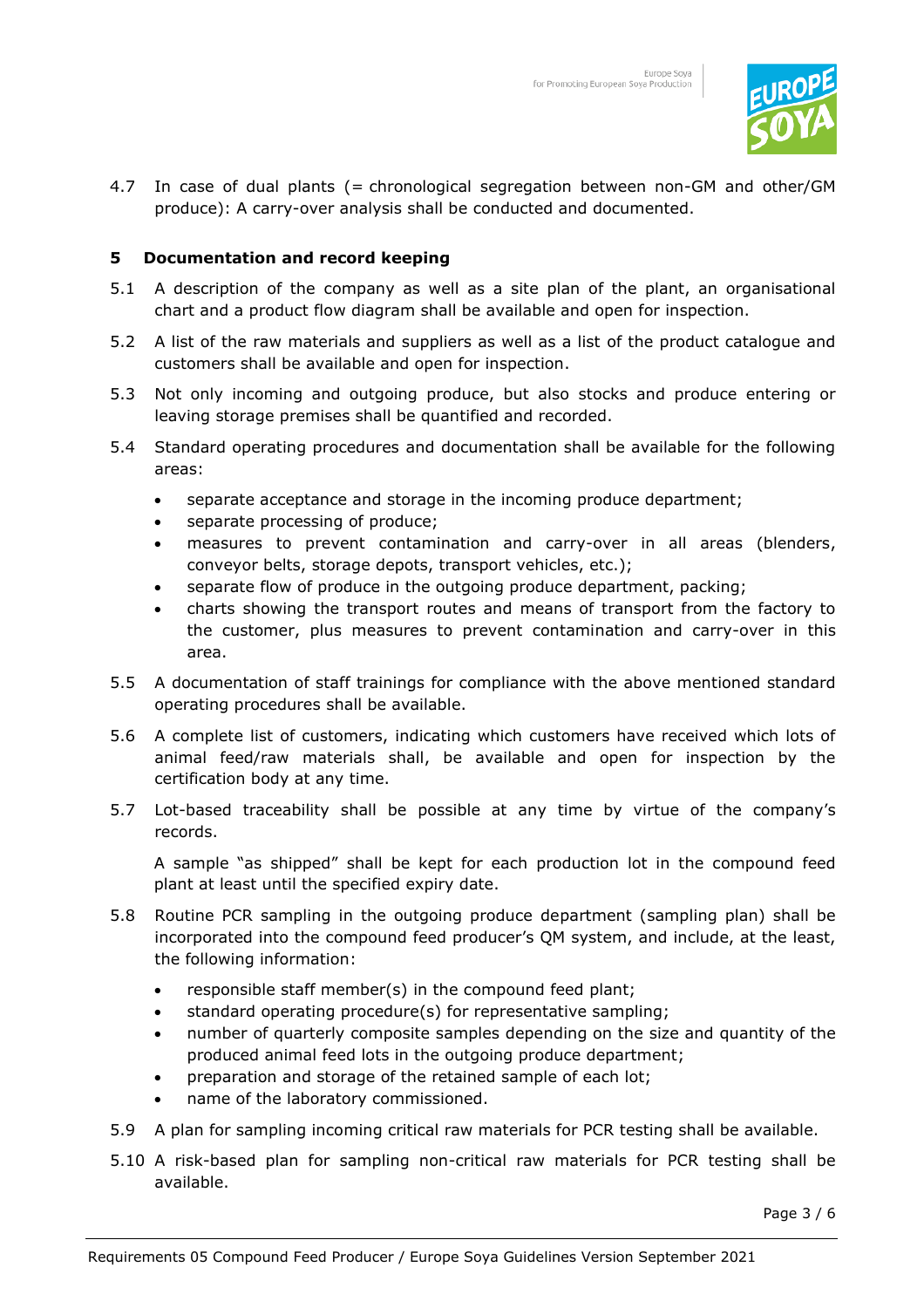

5.11 All available PCR test results shall be documented and open for inspection.

#### <span id="page-3-0"></span>**6 Outgoing produce, product labelling**

- 6.1 The type and quantity of animal feed as well as their buyers shall be precisely documented in the outgoing produce department.
- 6.2 The produce itself (packaging) as well as outgoing invoices and delivery notes shall bear a mark stating "geeignet zur Herstellung gentechnikfreier Lebensmittel mit Europe Soya Auslobung"/"suitable for the production of GM-free food labelled as Europe Soya", such mark pointing out that the relevant animal feed is suitable for the production of animal products labelled as "fed with Europe Soya".
- 6.3 Single feed material (packaging) may be labelled as "Europe Soya" if this produce is entirely (100%) made up of Europe Soya soya or a processed Europe Soya soya product such as soya bean meal.
- 6.4 Compound feed (packaging) containing soya or a processed soya product such as soya bean meal may also be labelled as "Europe Soya" if 100% of the soya components is Europe Soya soya and all other compound feed components comply with the non-GM requirements.

#### <span id="page-3-1"></span>**7 Quantitative flow monitoring**

- 7.1 Quantitative flow shall be monitored based on actual incoming produce and produce leaving for sale or production use. The certification body shall be entitled to request and inspect individual delivery notes and invoices. The quantities shall match with due regard to the formulations used and the lot records.
- 7.2 Not just the quantitative flow of non-GM produce, but the quantitative flow of Europe Soya as well shall be checked. These checks shall be performed as specified in paragraph 7.1. The quantities shall match with due regard to the formulations used.

#### <span id="page-3-2"></span>**8 PCR testing**

- 8.1 PCR tests shall be performed in laboratories accredited in accordance with ISO standard 17025.
- 8.2 All available PCR test results shall be documented and open for inspection.
- 8.3 The results of PCR testing in accordance with the plant-specific sampling plan (see paragraph 5.8) for quarterly PCR tests shall be available.
- 8.4 The results of testing of incoming produce samples shall be available (see paragraph 5.9).
- 8.5 The results of testing of risk-based samples of non-critical raw materials shall be available (see paragraph 5.10).
- 8.6 If the PCR test detects the presence of GM content:

The contracted certification body shall be informed of the result, and the appropriate measures shall be taken depending on the GM content (lot identification, root cause analysis, marketing ban where applicable, etc.).

Page 4 / 6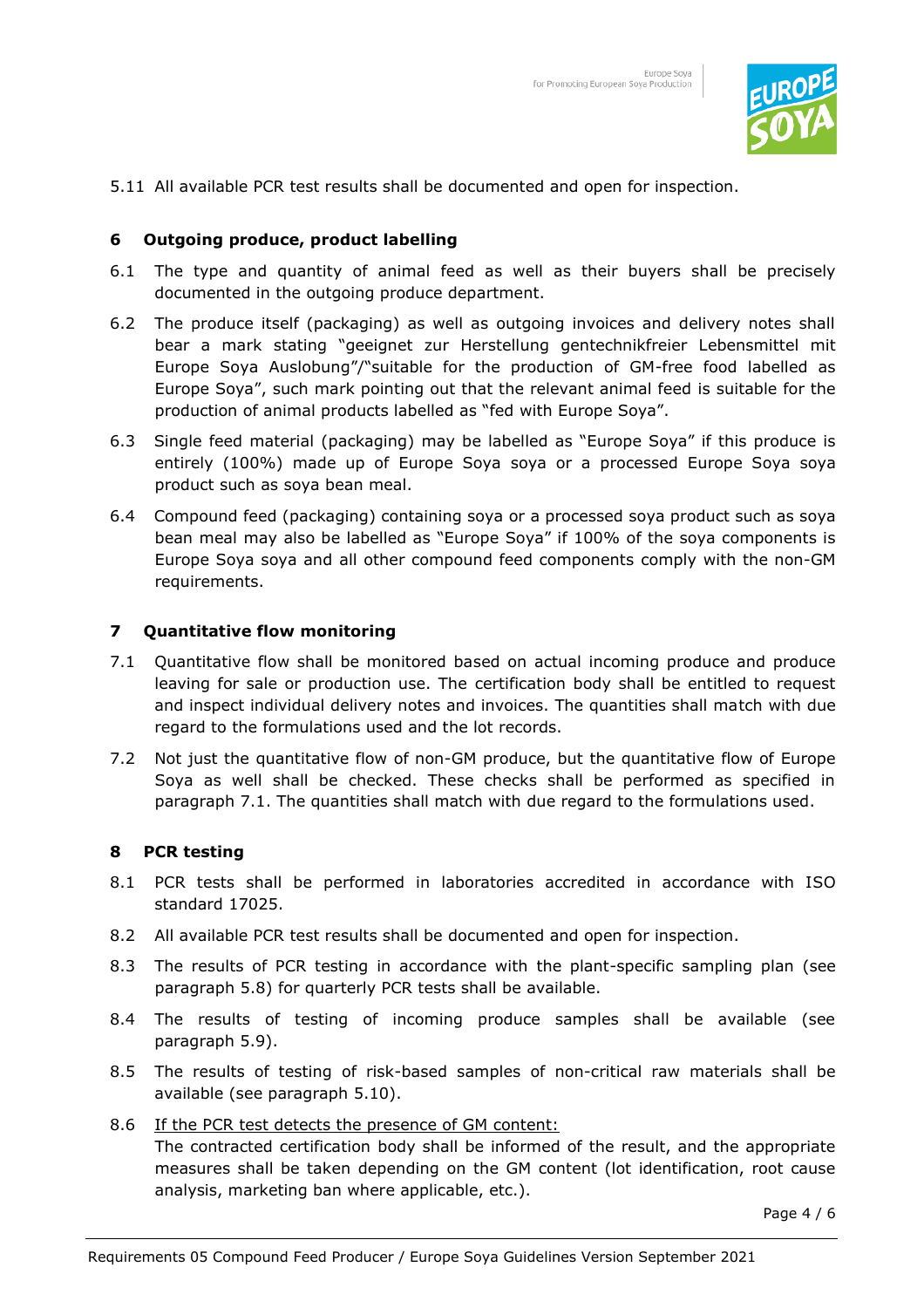

Comments on the marketing ban procedure in case of violations of GM thresholds:

In case of agricultural holdings and processors, composite samples shall be pooled.

If the PCR test result is less than 0.9 %, the individual retained samples shall be subjected to further testing, and the individual sample responsible for this result shall be identified. The compound feed producer concerned shall be informed, and the retained sample shall be tested.

If the PCR test result for the retained sample is greater than or equal to 0.9 %, the animal feed of the lot concerned shall be banned from being used for non-GM feeding immediately and withdrawn at the expense of the compound feed producer. The lot to be delivered next to the compound feed producer shall be sampled immediately.

8.7 If the sample of a compound feed producer has a GM content of 0.9 % or more twice in a half-year period (i.e. 6 months), the producer shall submit samples for PCR testing on a weekly basis. Weekly sample is to be understood as meaning a composite sample (from several non-GM products of a single compound feed producer).

# <span id="page-4-0"></span>**9 General quality assurance**

- 9.1 For reasons of general quality assurance, all compound feed producers shall, in the field of activity of "production of compound feed material" be obliged to participate in one of the following quality assurance programmes:
	- AMA Pastus +;
	- QS audit system of the animal feed industry;
	- $GMP +;$
	- FEMAS (Feed Materials Assurance Scheme);
	- SFPS\* (Swiss Feed Production Standard);
	- QSGF Suisse\* (quality assurance for cereals/animal feed);
	- UFAS\* (Universal Feed Assurance Scheme);
	- EFISC (European Feed Ingredients Safety Certification);
	- FCA (Feed Chain Alliance Standard); or
	- another equivalent programme.

General note: Other equivalent programmes will be released as such by Donau Soja Association.

Note to \*: The standard will be recognised if the following conditions are met: A quality control plan, consisting of samples from both incoming and outgoing produce, satisfies at least the requirements of the applicable analysis plan of the AMA-feedstuff monitoring Pastus+ (version 1 valid from January 2020; annex 1 to AMA-Feedstuff guideline pastus+ and pastus+ Regulation for Small Quantities) as far as the point "sampling frequencies as well as methodology and frequency of analyses" is concerned. Inspections are performed at least once every two years. A certificate of conformity (e.g. inspection report) is provided to Donau Soja Association and/or the Donau Soja certification body upon request.

### <span id="page-4-1"></span>**10 Europe Soya contract compound feed producer**

<span id="page-4-2"></span>10.1 The compound feed producer and Donau Soja Organisation shall conclude the Europe Soya compound feed producer contract on the requirements to be met by the compound feed producer.